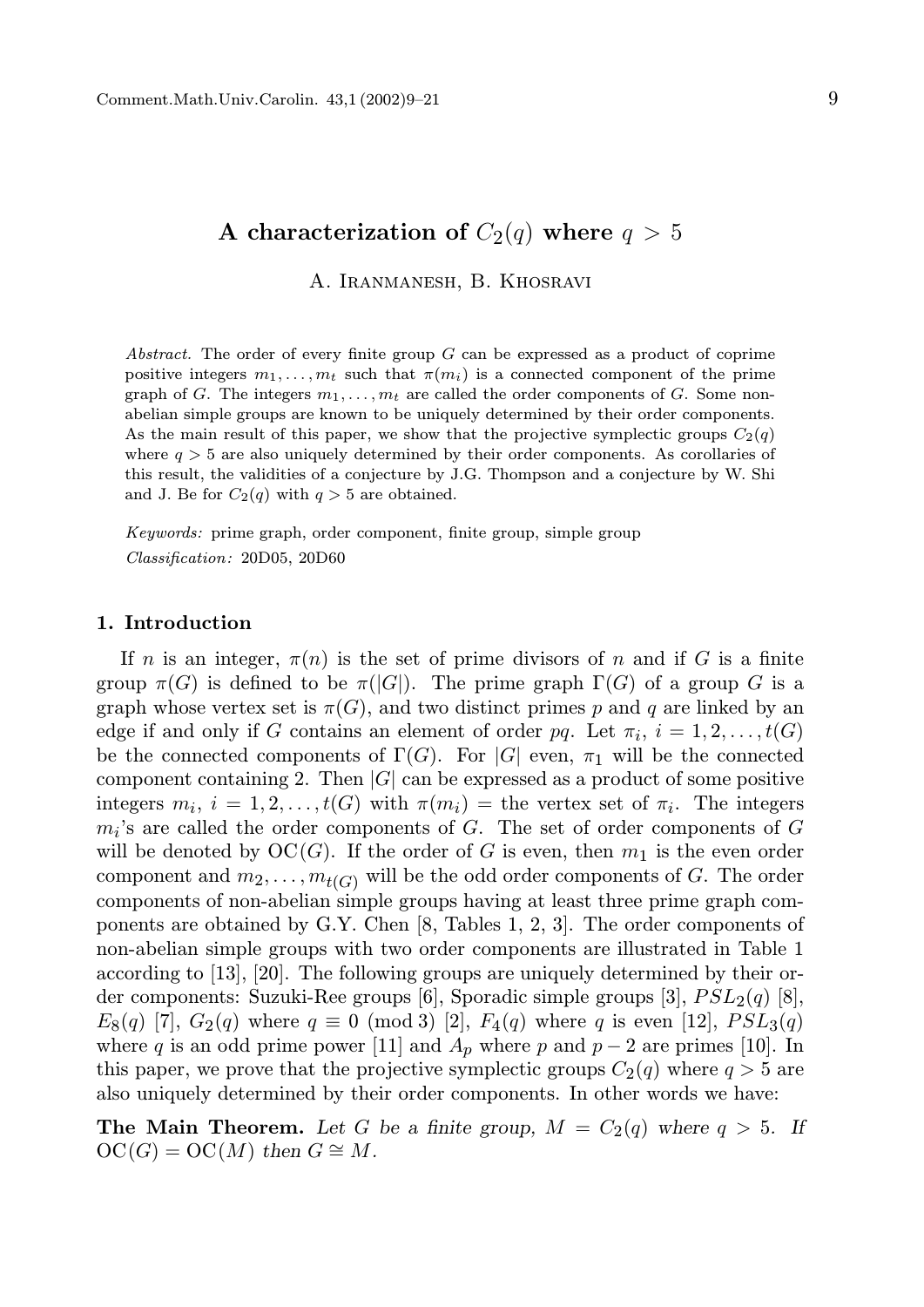## 2. Preliminary results

**Definition 2.1** ([9]). A finite group G is called a 2-Frobenius group if it has a normal series  $G > K > H > 1$ , where K and  $G/H$  are Frobenius groups with kernels  $H$  and  $K/H$ , respectively.

**Lemma 2.2** ([20, Theorem A]). If G is a finite group with its prime graph having more than one component, then  $G$  is one of the following groups:

- (a) a Frobenius or 2-Frobenius group;
- (b) a simple group;
- (c) an extension of a  $\pi_1$ -group by a simple group;
- (d) an extension of a simple group by a  $\pi_1$ -solvable group;
- (e) an extension of a  $\pi_1$ -group by a simple group by a  $\pi_1$ -group.

**Lemma 2.3** ([20, Lemma 3]). If G is a finite group with more than one prime graph component and has a normal series  $1 \leq H \leq K \leq G$  such that H and  $G/K$ are  $\pi_1$ -groups and  $K/H$  is simple, then H is a nilpotent group.

The next lemma follows from Theorem 2 in [1]:

**Lemma 2.4.** Let G be a Frobenius group of even order and let  $H$ ,  $K$  be Frobenius complement and Frobenius kernel of G, respectively. Then  $t(\Gamma(G)) = 2$ , and the prime graph components of G are  $\pi(H)$ ,  $\pi(K)$  and G has one of the following structures:

- (a)  $2 \in \pi(K)$  and all Sylow subgroups of H are cyclic;
- (b)  $2 \in \pi(H)$ , K is an abelian group, H is a solvable group, the Sylow subgroups of odd order of G are cyclic groups and the 2-Sylow subgroups of G are cyclic or generalized quaternion groups;
- (c)  $2 \in \pi(H)$ , K is an abelian group and there exists  $H_0 \leq H$  such that  $|H : H_0| \leq 2$ ,  $H_0 = Z \times SL(2, 5)$ ,  $(|Z|, 2.3.5) = 1$  and the Sylow subgroups of Z are cyclic.

The next lemma follows from Theorem 2 in [1] and Lemma 2.3:

**Lemma 2.5.** Let G be a 2-Frobenius group of even order. Then  $t(\Gamma(G)) \geq 2$ and G has a normal series  $1 \leq H \leq K \leq G$  such that

- (a)  $\pi_1 = \pi(G/K) \cup \pi(H)$  and  $\pi(K/H) = \pi_2$ ;
- (b)  $G/K$  and  $K/H$  are cyclic,  $|G/K|$  divides  $|\text{Aut}(K/H)|$ ,  $(|G/K|, |K/H|)$  = 1 and  $|G/K| < |K/H|$ ;
- (c)  $H$  is nilpotent and  $G$  is a solvable group.

**Lemma 2.6** ([5, Lemma 8]). Let G be a finite group with  $t(\Gamma(G)) \geq 2$  and let N be a normal subgroup of G. If N is a  $\pi_i$ -group for some prime graph component of G and  $m_1, m_2, \ldots, m_r$  are some order components of G but not a  $\pi_i$ -number, then  $m_1m_2\cdots m_r$  is a divisor of  $|N|-1$ .

The next lemma follows from Lemma 1.4 in [4].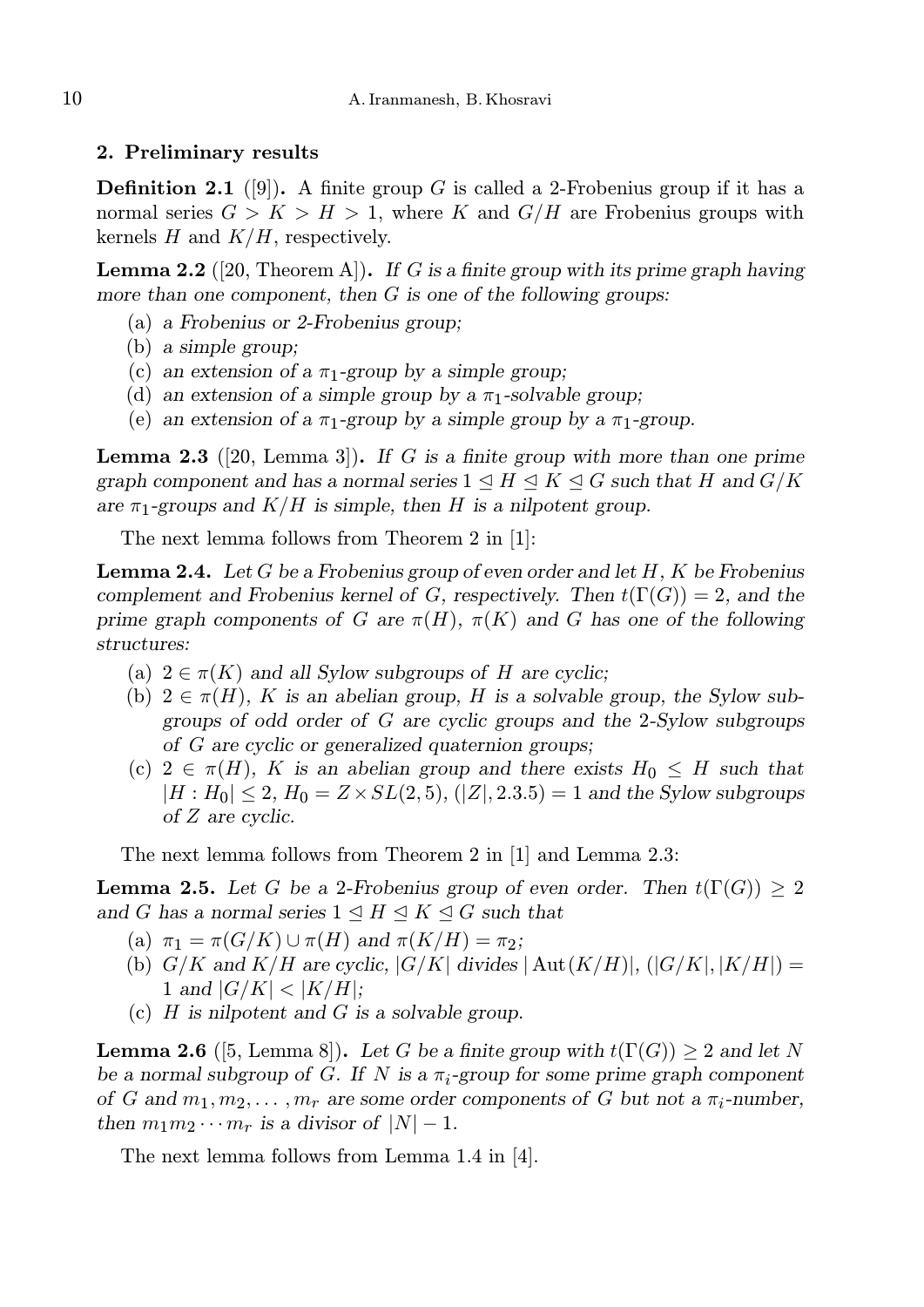**Lemma 2.7.** Suppose G and M are two finite groups satisfying  $t(\Gamma(M)) \geq 2$ .  $N(G) = N(M)$ , where  $N(G) = \{n \mid G$  has a conjugacy class of size n, and  $Z(G) = 1.$  Then  $|G| = |M|$ .

**Lemma 2.8** ([4, Lemma 1.5]). Let  $G_1$  and  $G_2$  be finite groups satisfying  $|G_1|$  =  $|G_2|$  and  $N(G_1) = N(G_2)$ . Then  $t(\Gamma(G_1)) = t(\Gamma(G_2))$  and  $OC(G_1) = OC(G_2)$ .

**Lemma 2.9.** Let G be a finite group and let M be a non-abelian simple group with  $t(M) = 2$  satisfying  $OC(G) = OC(M)$ .

(1) Let  $|M| = m_1 m_2$ ,  $OC(M) = \{m_1, m_2\}$ , and  $\pi(m_i) = \pi_i$  for  $i = 1$  or 2. Then  $|G| = m_1 m_2$  and one of the following holds:

- (a) G is a Frobenius or 2-Frobenius group;
- (b) G has a normal series  $1 \leq H \leq K \leq G$  such that  $G/K$  is a  $\pi_1$ -group, H is a nilpotent  $\pi_1$ -group, and  $K/H$  is a non-abelian simple group. Moreover  $OC(K/H) = \{m'_1, m'_2, \ldots, m'_s, m_2\}, |K/H| = m'_1 m'_2 \ldots m'_s m_2$  and  $m'_1 m'_2 \dots m'_s \mid m_1 \text{ where } \pi(m'_j) = \pi'_j, 1 \le j \le s.$
- $(2) |G/K| | \cdot |\text{Out}(K/H)|.$

PROOF: (1) follows from the above lemmas. Since  $t(G) \geq 2$ , we have  $t(G/H) \geq 2$ . Otherwise  $t(G/H) = 1$ , so that  $t(G) = 1$ . Since  $2 \mid |H|$  and H is a  $\pi_i$ -group, we arrive to a contradiction. Moreover, we have  $Z(G/H) = 1$ . For any  $xH \in G/H$ and  $xH \notin K/H$ ,  $xH$  induces an automorphism of  $K/H$  and this automorphism is trivial if and only if  $xH \in Z(G/H)$ . Therefore,  $G/K \leq \text{Out}(K/H)$  and since  $Z(G/H) = 1$  (2) follows  $Z(G/H) = 1$ , (2) follows.

**Lemma 2.10.** Let  $M = C_2(q)$ . Suppose  $D(q) = \frac{q^2+1}{k}$  $\frac{+1}{k}$ , where  $k = (2, q - 1)$ .

- (a) If  $p \in \pi(M)$ , then  $|S_p| \leq q^4$  where  $S_p \in \mathrm{Syl}_p(M)$ ;
- (b) If  $p \in \pi_1(M)$ ,  $p^{\alpha} \mid |M|$  and  $p^{\alpha}-1 \equiv 0 \pmod{D(q)}$ , then  $p^{\alpha} = q^4$  or  $(q, p^{\alpha}) = (3, 2^4).$
- (c) If  $p \in \pi_1(M)$ ,  $p^{\alpha} \mid |M|$  and  $p^{\alpha} + 1 \equiv 0 \pmod{D(q)}$  then  $p^{\alpha} = q^2$  or  $(q, p^{\alpha}) = (2, 3^2), (3, 2^2), (3, 2^6), (3, 3^2)$  or  $(5, 2^6)$ .

PROOF: (a) Observe that  $|M| = q^4(q+1)^2(q-1)^2\frac{(q^2+1)}{k}$  $\frac{+1}{k}$  and  $(q-1, q+1) = 1$ or 2. Thus if q is even, the factors are coprime and if q is odd and  $p^{\alpha} \mid |M|$ , thus  $p^{\alpha} | q^4$  or  $p^{\alpha} | 4(q+1)^2$  or  $p^{\alpha} | 4(q-1)^2$  or  $p^{\alpha} | (q^2+1)$ . Therefore (a) follows.

(b) Let  $p^{\alpha} \mid |M|$  and  $p \in \pi_1(M)$  with  $p^{\alpha}-1 \equiv 0 \pmod{D(q)}$ . Consider the following two cases:

**Case 1.**  $q$  is even:

(1.1) If  $p^{\alpha} \mid q^4$  then  $p^{\alpha} - 1 \geq q^2 + 1$  and hence  $q^2 \mid p^{\alpha}$ . Since  $p^{\alpha} - 1 = t(q^2 + 1)$ , we have  $q^2 \mid t+1$  or  $q^2-1 \leq t$  which means that  $p^{\alpha} = q^4$ .

(1.2) If  $p^{\alpha} \mid (q+1)^2$  then since  $\frac{(q+1)^2}{2} < q^2 + 1$ ,  $p^{\alpha}$  must be equal to  $(q+1)^2$ . Thus  $p^{\alpha} - 1 = q^2 + 1 + 2q - 1$ , hence  $q^2 + 1 = 2q - 1$  which has no solution.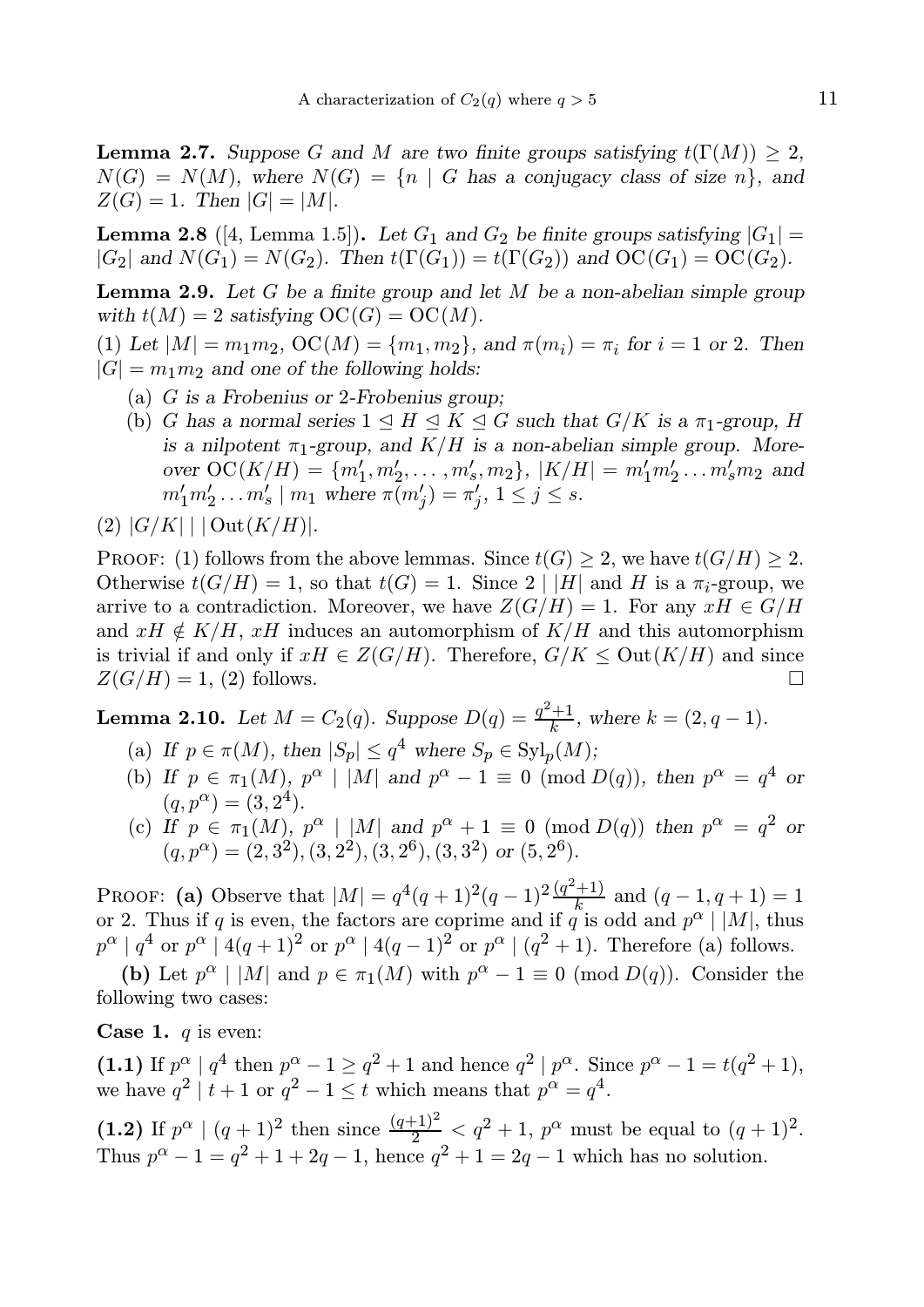(1.3) If  $p^{\alpha} | (q-1)^2$  then  $p^{\alpha} < (q-1)^2 < q^2 + 1$ , but  $p^{\alpha} - 1 \ge q^2 + 1$ , which is a contradiction.

**Case 2.**  $q$  is odd:

(2.1) If  $p^{\alpha} | q^4$  then  $p^{\alpha} > \frac{q^2+1}{2} > \frac{q^2}{2}$  $q^2$  and hence  $q^2 | p^{\alpha}$ . Since  $p^{\alpha} - 1 = t \frac{(q^2+1)}{2}$  $\frac{+1}{2}$ , we have  $q^2 \mid t+2$  or  $q^2-2 \le t$ , therefore  $q^2-2 \le t \le 2(q^2-1)$  or  $t = (q^2-2)+s$ , where  $0 \le s \le q^2$ . Similarly to Case 1 we conclude that  $p^{\alpha} = q^4$ .

(2.2) If  $p^{\alpha} \mid 4(q-1)^2$  then since  $\frac{4(q-1)^2}{8} - 1 < \frac{q^2+1}{2}$ (2.2) If  $p^{\alpha} \mid 4(q-1)^2$  then since  $\frac{4(q-1)^2}{8} - 1 < \frac{q^2+1}{2}$ ,  $p^{\alpha}$  must be equal to  $\frac{4(q-1)^2}{s}$  where  $1 \leq s \leq 7$ , but s cannot be equal to 3, 5, 6, 7. Easy calculations show that if  $s = 1$  then  $(q, p^{\alpha}) = (3, 2^4)$  and in the other cases  $p^{\alpha} - 1 \not\equiv 0 \pmod{\frac{q^2+1}{2}}$  $rac{+1}{2}$ ).

(2.3) If  $p^{\alpha} | 4(q+1)^2$  and  $p^{\alpha}-1 \equiv 0 \pmod{\frac{q^2+1}{2}}$  $\frac{4(q+1)^2}{14} - 1 < \frac{q^2+1}{2}$  $\frac{+1}{2}$ ,  $p^{\alpha}$  must be equal to  $\frac{4(q+1)^2}{s}$  where  $1 \leq s \leq 13$ , but s can only be equal to 1, 2, 4, 8, 9. Again easy calculations show that if  $s = 4$  then  $(q, p^{\alpha}) = (3, 2^4)$  and in the other cases  $p^{\alpha} - 1 \not\equiv 0 \pmod{\frac{q^2+1}{2}}$  $rac{+1}{2}$ ).

(c) Similar arguments show that (c) holds.  $\square$ 

**Lemma 2.11.** Let G be a finite group and  $M = C_2(q)$  where  $q > 5$  and  $OC(G)$  $OC(M)$ . Then G is neither a Frobenius group nor a 2-Frobenius group.

**PROOF:** G is not a Frobenius group otherwise by Lemma 2.4,  $OC(G) = \{ |H|, |K| \}$ where  $H$  and  $K$  are Frobenius kernel and Frobenius complement of  $G$ , respectively. If 2 | |H| then  $|K| = \frac{q^2+1}{k}$  $\frac{+1}{k}$ , and  $|H| = q^4(q+1)^2(q-1)^2$ . Since  $4(q-1)^2 > 1$ , there exists a prime p such that  $p^{\alpha} \mid 4(q-1)^2$ . If P is a p-Sylow subgroup of H, then since H is nilpotent,  $P \triangleleft G$  and hence by Lemma 2.6,  $\frac{q^2+1}{k}$  $\frac{+1}{k}$  |  $|P|$  – 1. By Lemma 2.10(b) this implies that  $p^{\alpha} = q^4$ . But  $q^4 \nmid 4(q-1)^2$  which is a contradiction. If 2 | |K| then  $|H| = \frac{q^2+1}{k}$  $\frac{+1}{k}$  and  $|K| = q^4(q+1)^2(q-1)^2$ . Now if P is a p-Sylow subgroup of H, then  $|P| < |K|$ , but  $|K| | (|P|-1)$ , which is a contradiction. Therefore, G is not a Frobenius group.

Let G be a 2-Frobenius group and let q be odd. By Lemma 2.5 there is a normal series  $1 \leq H \leq K \leq G$  such that  $|K/H| = \frac{q^2+1}{k} < 4(q+1)^2$  and  $|G/K| < |K/H|$ . Thus there exists a prime p such that  $p | 4(q+1)^2$  and  $p | |H|$ . If P is a p-Sylow subgroup of  $H$ , since  $H$  is nilpotent,  $P$  must be a normal subgroup of  $K$  with  $P \subseteq H$  and  $|K| = \frac{q^2+1}{k}$  $\frac{q^2+1}{k}$ |*H*|. Therefore,  $\frac{q^2+1}{k}$  $\frac{+1}{k}$  (|P| – 1) by Lemma 2.6 and hence  $p^{\alpha}-1\equiv 0\ ({\rm mod}\ D(q)),$  so  $|P|=q^4$  which is impossible since  $q^4\nmid 4(q+1)^2$ . If q is even, then we consider  $(q+1)^2$  instead of  $4(q+1)^2$  and proceed similarly.  $\Box$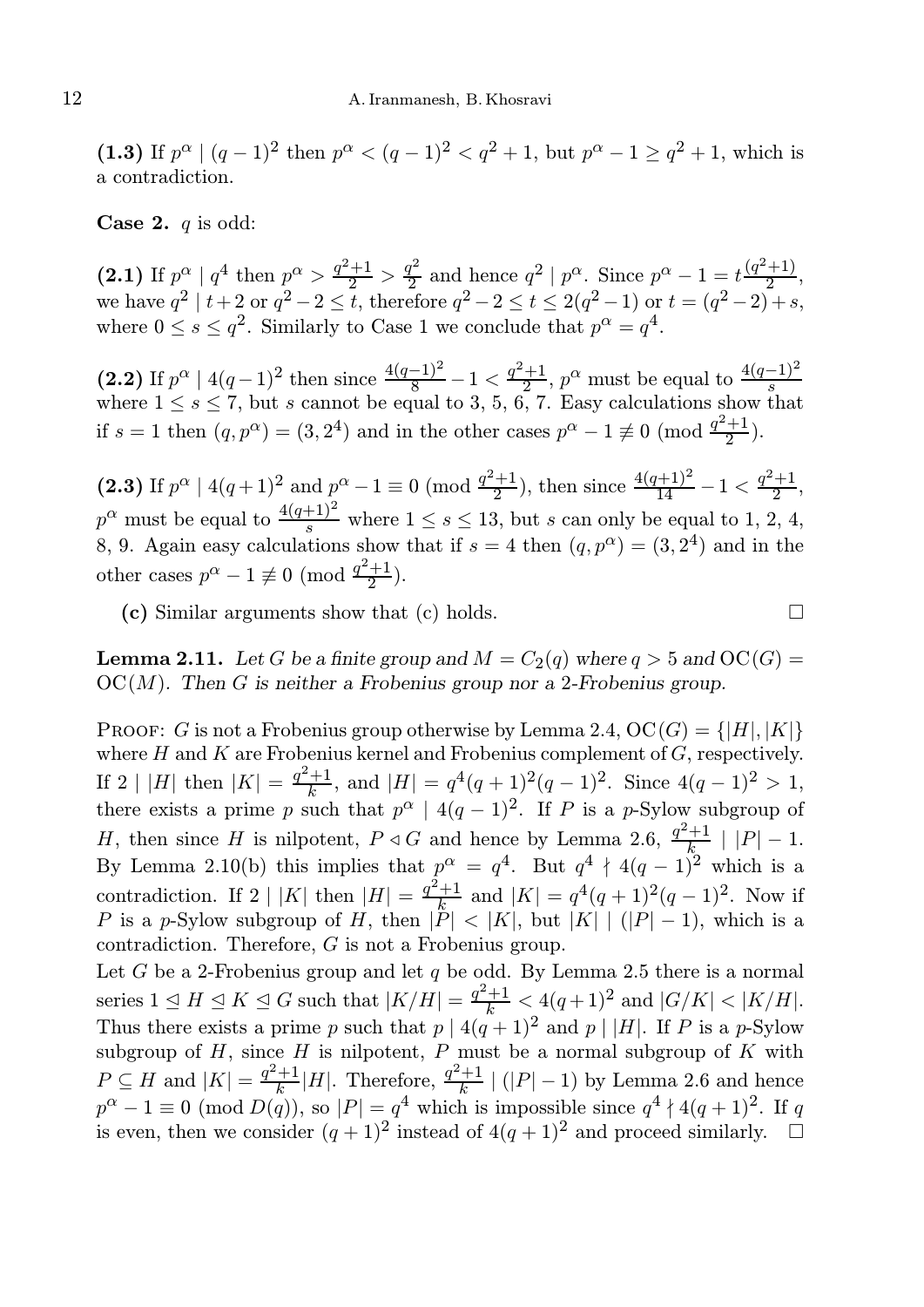**Lemma 2.12.** Let G be a finite group and  $M = C_2(q)$ , where  $q > 5$ . If  $OC(G)$  $OC(M)$ , then G has a normal series  $1 \leq H \leq K \leq G$  such that H and  $G/K$  are  $\pi_1$ -groups and  $K/H$  is a simple group. Moreover, the odd order component of M is equal to an odd order component of  $K/H$ . In particular,  $t(\Gamma(K/H)) \geq 2$ .

Proof: The first part of the lemma follows from the above lemmas since the prime graph of M has two prime graph components. For primes p and q, if  $K/H$ has an element of order  $pq$ , then  $G$  has one. Hence, by the definition of prime graph component, the odd order component of  $G$  must be an odd order component of  $K/H$ .

### 3. Proof of the main theorem

By Lemma 2.12, G has a normal series  $1 \leq H \leq K \leq G$  such that H and  $G/K$ are  $\pi_1$ -groups,  $K/H$  is a non-abelian simple group,  $t(\Gamma(K/H)) \geq 2$  and the odd order component of  $M$  is an odd order component of  $K/H$ . We summarize the relevant information in Tables 1–3 below:

Table 1 The order components of simple groups<sup>1</sup> with  $t(G) = 2$ 

| Group                                 | Orcmp 1                                                   | Orcmp 2                              |
|---------------------------------------|-----------------------------------------------------------|--------------------------------------|
|                                       |                                                           |                                      |
| $A_n, p \neq 5,6$                     | $3 \cdot 4 \cdots (p-3)(p-2)(p-1)$                        | $\boldsymbol{p}$                     |
| p and $p-2$ not both prime            |                                                           |                                      |
| $A_{n+1}, p \neq 4, 5$                | $3 \cdot 4 \cdots (p-2)(p-1)(p+1)$                        | $\boldsymbol{p}$                     |
| $p-1$ and $p+1$ not both prime        |                                                           |                                      |
| $A_{n+2}, p \neq 3, 4$                | $3 \cdot 4 \cdots (p-1)(p+1)(p+2)$                        | $\boldsymbol{p}$                     |
| p and $p + 2$ not both prime          |                                                           |                                      |
| $A_{n-1}(q), (p,q) \neq (3,2), (3,4)$ | $q^{\frac{p(p-1)}{2}}\Pi_{i=1}^{p-1}(q^i-1)$              | $q^p-1$<br>$\overline{(q-1)(p,q-1)}$ |
|                                       | $q^{\frac{p(p+1)}{2}}(q^{p+1}-1)\prod_{i=2}^{p-1}(q^i-1)$ |                                      |
| $A_p(q), q-1   p+1$                   |                                                           | $\frac{q^p-1}{q-1}$                  |
| $^{2}A_{n-1}(q)$                      | $q^{\frac{p(p-1)}{2}}\Pi_{i=1}^{p-1}(q^i-(-1)^i)$         | $q^p+1$<br>$(q+1)(p,q+1)$            |
|                                       |                                                           |                                      |

 $\frac{1}{p}$  is an odd prime number.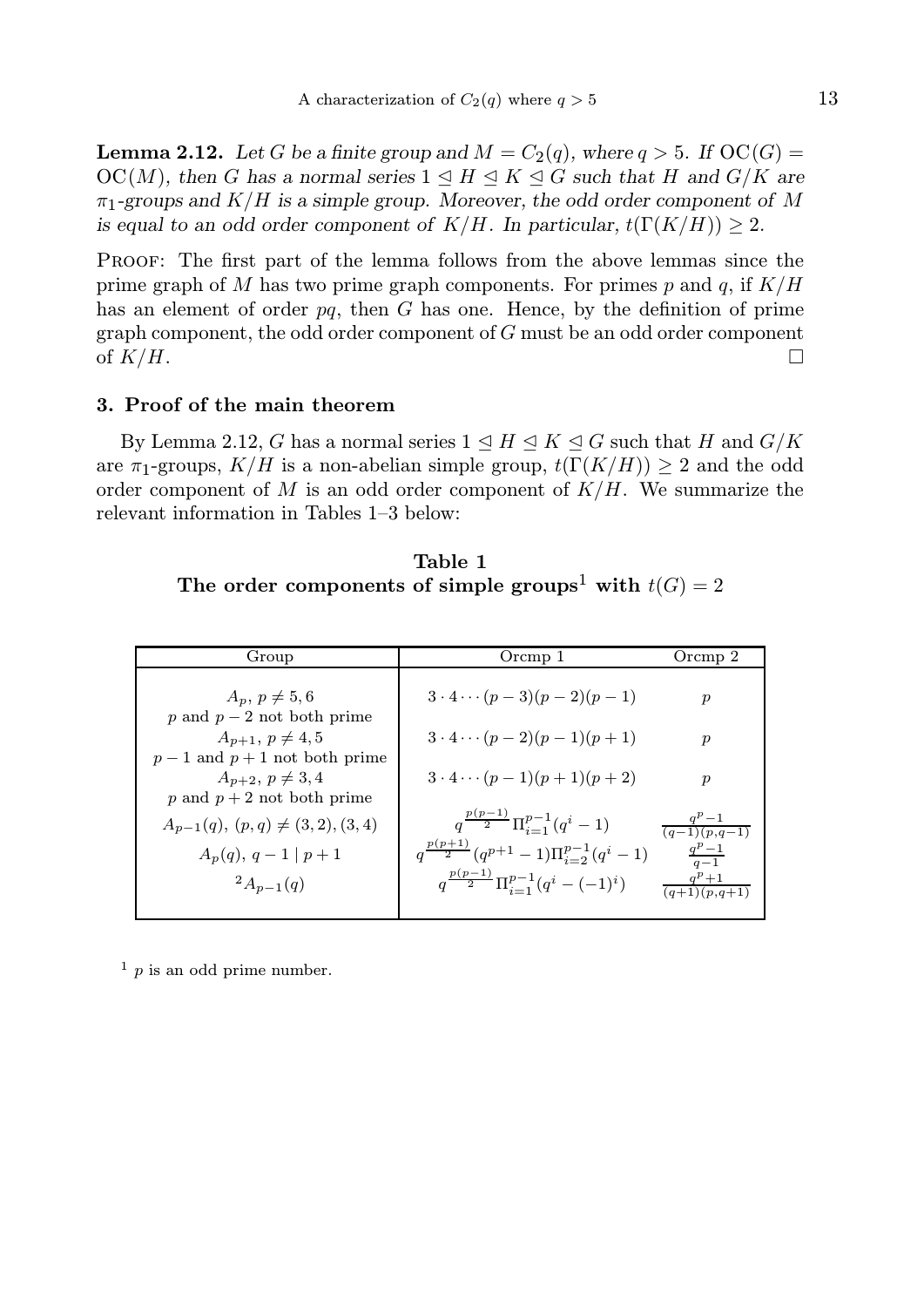Table 1 (continued)

| Group                                                         | Orcmp 1                                                                                    | Orcmp 2                                         |
|---------------------------------------------------------------|--------------------------------------------------------------------------------------------|-------------------------------------------------|
| $^{2}A_{p}(q), q+1 p+1$<br>$(p, q) \neq (3, 3), (5, 2)$       | $q^{\frac{p(p+1)}{2}}(q^{p+1}-1)\Pi_{i=2}^{p-1}(q^i-(-1)^i)$ $\frac{q^p+1}{q+1}$           |                                                 |
| $^{2}A_{3}(2)$                                                | $2^6 \cdot 3^4$                                                                            | 5                                               |
| $B_n(q)$ , $n = 2^m \ge 4$ , q odd                            | $q^{n^2}(q^n-1)\Pi_{i=1}^{n-1}(q^{2i}-1)$                                                  | $\frac{\frac{q^n+1}{p^2}}{\frac{3^p-1}{q^2+1}}$ |
| $B_p(3)$                                                      | $3^{p^2}(3^p+1)\Pi_{i=1}^{p-1}(3^{2i}-1)$                                                  |                                                 |
| $C_n(q), n = 2^m \ge 2$                                       | $q^{n^2}(q^n-1)\prod_{i=1}^{n-1}(q^{2i}-1)$                                                |                                                 |
| $C_p(q), q = 2, 3$                                            | $q^{p^2}(q^p+1)\Pi_{i=1}^{p-1}(q^{2i}-1)$                                                  | $\frac{q^p-1}{(2,q-1)}$                         |
| $D_p(q), p \ge 5, q = 2, 3, 5$                                | $q^{p(p-1)}\prod_{i=1}^{p-1}(q^{2i}-1)$                                                    |                                                 |
| $D_{p+1}(q), q = 2, 3$                                        | $\frac{1}{(2,q-1)}q^{p(p+1)}(q^p+1)$                                                       |                                                 |
|                                                               | $\times (q^{p+1}-1)\Pi_{i=1}^{p-1}(q^{2i}-1)$                                              |                                                 |
| ${}^2D_n(q), n = 2^m \geq 4$                                  | $q^{n(n-1)}\Pi_{i=1}^{n-1}(q^{2i}-1)$                                                      | $\frac{q^n+1}{(2,q+1)}$                         |
| ${}^2D_n(2)$ , $n = 2^m + 1 \ge 5$                            | $2^{n(n-1)}(2^n + 1)$                                                                      | $2^{n-1}+1$                                     |
|                                                               | $\times (2^{n-1}-1)\Pi_{i=1}^{n-2}(2^{2i}-1)$<br>$3^{p(p-1)} \Pi_{i=1}^{p-1} (3^{2i} - 1)$ |                                                 |
| ${}^2D_p(3), p \neq 2^m + 1, p \geq 5$                        |                                                                                            | $\frac{\frac{3^p+1}{4}}{\frac{3^{n-1}+1}{2}}$   |
| ${}^2D_n(3)$ , $n = 2^m + 1 \neq p, m \geq 2$                 | $\frac{1}{2}3^{n(n-1)}(3^n + 1)$<br>$\times (3^{n-1}-1)\Pi_{i=1}^{n-2}(3^{2i}-1)$          |                                                 |
| $G_2(q), q \equiv \epsilon \pmod{3}, \epsilon = \pm 1, q > 2$ | $q^{6}(q^{3}-\epsilon)(q^{2}-1)(q+\epsilon)$                                               | $q^2 - \epsilon q + 1$                          |
| ${}^3D_4(q)$                                                  | $q^{12}(q^6-1)(q^2-1)(q^4+q^2+1)$                                                          | $q^4 - q^2 + 1$                                 |
| $F_4(q)$ , q odd<br>${}^{2}F_{4}(2)'$                         | $q^{24}(q^8-1)(q^6-1)^2(q^4-1)$<br>$2^{11} \cdot 3^3 \cdot 5^2$                            | $q^4 - q^2 + 1$<br>13                           |
| $E_6(q)$                                                      | $q^{36}(q^{12}-1)(q^8-1)(q^6-1)(q^5-1)$                                                    | $\frac{q^6+q^3+1}{(3,q-1)}$                     |
|                                                               | $\times (q^3 - 1)(q^2 - 1)$                                                                |                                                 |
| ${}^2E_6(q), q > 2$                                           | $q^{36}(q^{12}-1)(q^8-1)(q^6-1)(q^5+1)$ $\frac{q^6-q^3+1}{(3,q+1)}$                        |                                                 |
|                                                               | $\times (q^3+1)(q^2-1)$                                                                    |                                                 |
| $M_{12}$                                                      | $2^6 \cdot 3^3 \cdot 5$<br>$2^7 \cdot 3^3 \cdot 5^2$                                       | 11                                              |
| $J_2$<br>Ru                                                   | $2^{14} \cdot 3^3 \cdot 5^3 \cdot 7 \cdot 13$                                              | $\overline{7}$<br>29                            |
| He                                                            | $2^{10} \cdot 3^3 \cdot 5^2 \cdot 7^3$                                                     | 17                                              |
| Mcl                                                           | $2^7 \cdot 3^6 \cdot 5^3 \cdot 7$                                                          | 11                                              |
| Co <sub>1</sub>                                               | $2^{21} \cdot 3^9 \cdot 5^4 \cdot 7^2 \cdot 11 \cdot 13$                                   | 23                                              |
| Co <sub>3</sub>                                               | $2^{10} \cdot 3^7 \cdot 5^3 \cdot 7 \cdot 11$                                              | 23                                              |
| $Fi_{22}$                                                     | $2^{17} \cdot 3^9 \cdot 5^2 \cdot 7 \cdot 11$                                              | 13                                              |
| $F_5 = HN$                                                    | $2^{14} \cdot 3^6 \cdot 5^6 \cdot 7 \cdot 11$                                              | 19                                              |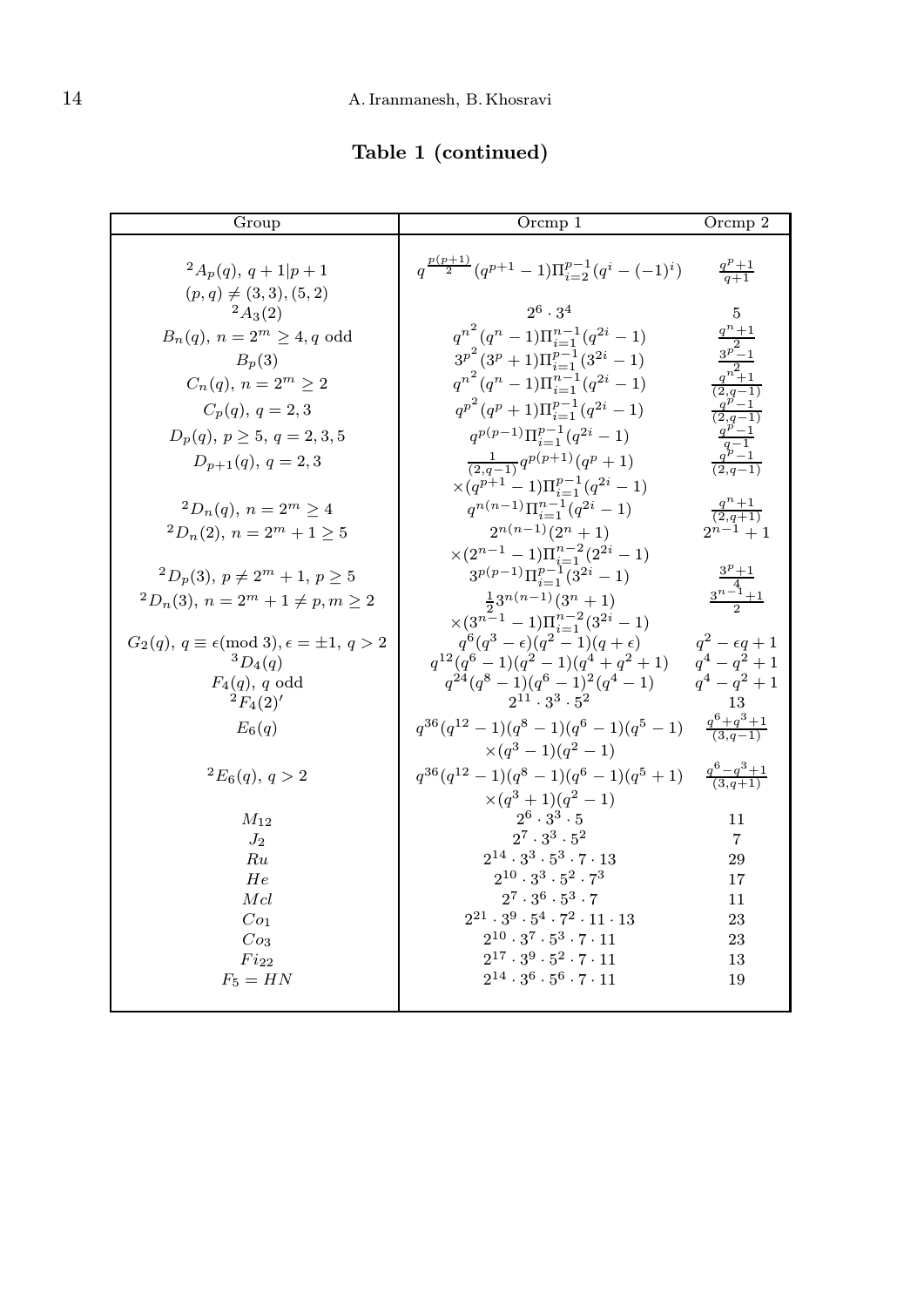Table 2 The order components of simple groups<sup>1</sup> with  $t(G) \geq 3$ 

| Group                                      | Orcmp 1                                                                                                     | Orcmp $2$                               | Orcmp 3                                 | Orcmp 4 |
|--------------------------------------------|-------------------------------------------------------------------------------------------------------------|-----------------------------------------|-----------------------------------------|---------|
| $A_p$ , p and $p-2$<br>are primes          | $3 \cdot 4 \cdots (p-3)(p-1)$                                                                               | $p-2$                                   | $\boldsymbol{p}$                        |         |
| $A_1(q), 4 q+1$                            | $q+1$                                                                                                       | q                                       | $(q-1)/2$                               |         |
| $A_1(q), 4 q-1$                            | $q-1$                                                                                                       | q                                       | $(q+1)/2$                               |         |
| $A_1(q), 2   q$                            | q                                                                                                           | $q+1$                                   | $q-1$                                   |         |
| $A_2(2)$                                   | 8                                                                                                           | 3                                       | $\overline{7}$                          |         |
| $A_2(4)$                                   | 2 <sup>6</sup>                                                                                              | $\overline{5}$                          | $\overline{7}$                          | 9       |
| $^{2}A_{5}(2)$                             | $2^{15} \cdot 3^6 \cdot 5$                                                                                  | $\overline{7}$                          | 11                                      |         |
| ${}^2B_2(q)$<br>$q = 2^{2n+1} > 2$         | $q^2$                                                                                                       |                                         | $q - \sqrt{2q} + 1$ $q + \sqrt{2q} + 1$ | $q-1$   |
| $^{2}D_{p}(3)$                             | $2 \cdot 3^{p(p-1)}(3^{p-1}-1)$ $(3^{p-1}+1)/2$ $(3^p+1)/4$                                                 |                                         |                                         |         |
| $p = 2^n + 1, n \ge 2$<br>$^{2}D_{p+1}(2)$ | $\times \Pi_{i=1}^{p-2} (3^{2i} - 1)$<br>$2^{p(p+1)}(2^p-1)$                                                |                                         | $2^p + 1$ $2^{p+1} + 1$                 |         |
| $p = 2^n - 1, n \ge 2$<br>$E_7(2)$         | $\times \Pi_{i=1}^{p-1}(2^{2i}-1)$<br>$2^{63}$ , $3^{11}$ , $5^2$ , $7^3$<br>$-11 - 13 - 17 - 19 - 31 - 43$ | 73                                      | 127                                     |         |
|                                            |                                                                                                             |                                         |                                         |         |
| $F_4(q)$<br>2   q, q > 2                   | $q^{24}(q^6-1)^2(q^4-1)^2$ $q^4+1$ $q^4-q^2+1$                                                              |                                         |                                         |         |
| ${}^{2}F_{4}(q)$                           | $q^{12}(q^4-1)(q^3+1)$ $q^2-\sqrt{2q^3}$ $q^2+\sqrt{2q^3}$                                                  |                                         |                                         |         |
| $a = 2^{2n+1} > 2$                         | $\times (q^2+1)(q-1)$ $+q-\sqrt{2q}+1$ $+q+\sqrt{2q}+1$                                                     |                                         |                                         |         |
| $G_2(q), 3   q$                            | $q^6(q^2-1)^2$ $q^2+q+1$ $q^2-q+1$                                                                          |                                         |                                         |         |
| ${}^2G_2(q), q = 3^{2n+1}$                 | $q^3(q^2-1)$<br>2 <sup>23</sup> · 3 <sup>63</sup> · 5 <sup>2</sup> · 7 <sup>3</sup>                         | $q - \sqrt{3q + 1}$ $q + \sqrt{3q + 1}$ |                                         |         |
| $E_7(3)$                                   | $-11^2$ $-13^3$ $-19$ $-37$ $-41$                                                                           | 757                                     | 1093                                    |         |
| ${}^2E_6(2)$                               | $-61 - 73 - 547$<br>$2^{36} \cdot 3^9 \cdot 5^2 \cdot 7^2 \cdot 11$                                         | 13                                      | 17                                      | 19      |
| $M_{11}$                                   | $2^4 \cdot 3^2$                                                                                             | 5                                       | 11                                      |         |
| $M_{22}$                                   | $2^7 \cdot 3^2$                                                                                             | 5                                       | $\overline{7}$                          | 11      |
| $M_{23}$                                   | $2^7 \cdot 3^2 \cdot 5 \cdot 7$                                                                             | 11                                      | 23                                      |         |
| $M_{24}$                                   | $2^{10} \cdot 3^3 \cdot 5 \cdot 7$                                                                          | 11                                      | 23                                      |         |
| $J_1$                                      | $2^3 \cdot 3 \cdot 5$                                                                                       | $\overline{7}$                          | 11                                      | 19      |
| $J_3$                                      | $2^7 \cdot 3^5 \cdot 5$                                                                                     | 17                                      | 19                                      |         |

 $^{\rm 1}$   $p$  is an odd prime number.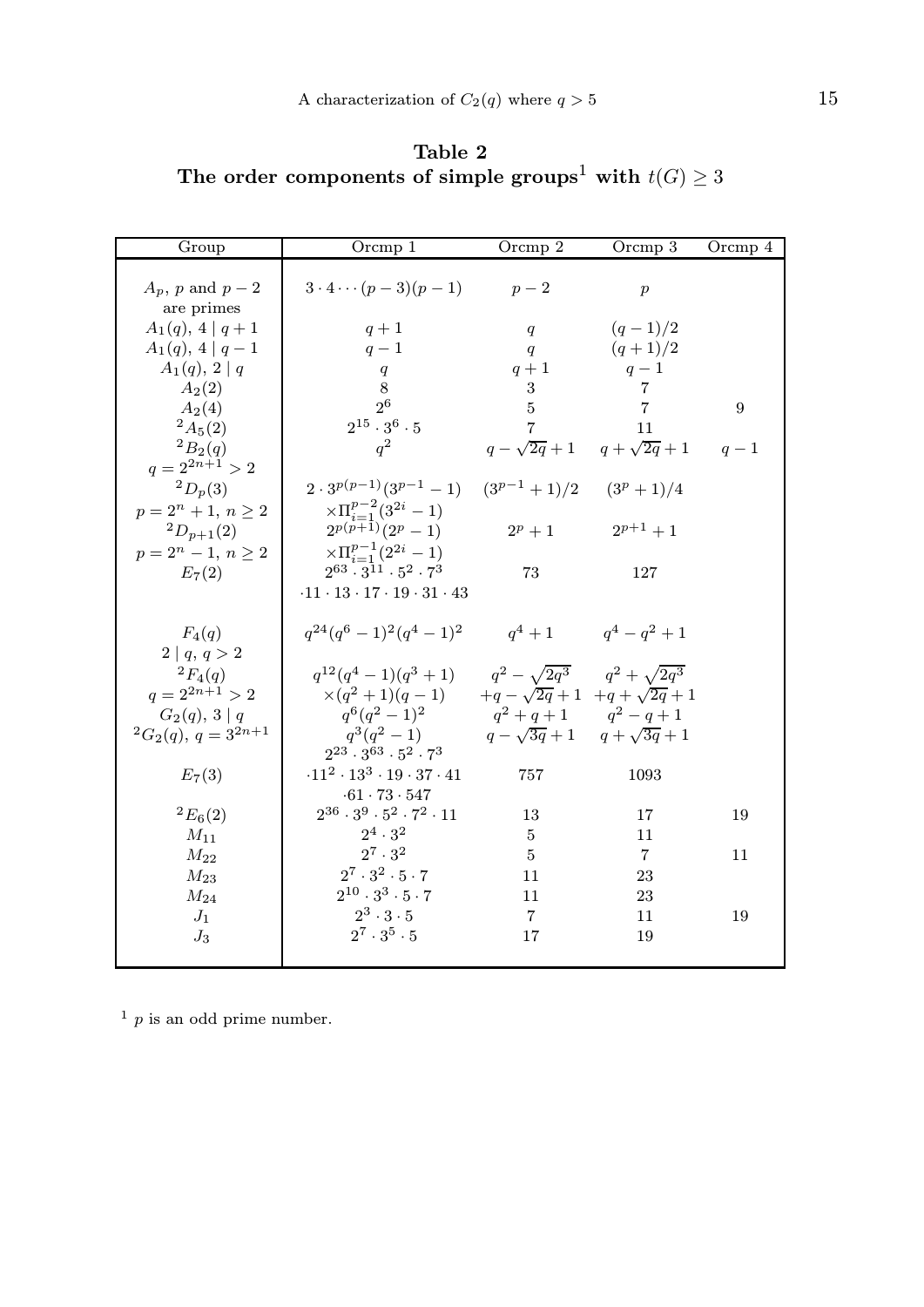| Group           | Orcmp 1                                                         |                |    | Orcmp 2 Orcmp 3 Orcmp 4 Orcmp 5 Orcmp 6 |    |    |
|-----------------|-----------------------------------------------------------------|----------------|----|-----------------------------------------|----|----|
|                 |                                                                 |                |    |                                         |    |    |
| $J_4$           | $2^{21} \cdot 3^3 \cdot 5 \cdot 7 \cdot 11^3$                   | 23             | 29 | 31                                      | 37 | 43 |
| $_{HS}$         | $2^9 \cdot 3^2 \cdot 5^3$                                       | $\overline{7}$ | 11 |                                         |    |    |
| Sz              | $2^{13} \cdot 3^7 \cdot 5^2 \cdot 7$                            | 11             | 13 |                                         |    |    |
| ON              | $2^9 \cdot 3^4 \cdot 5 \cdot 7^3$                               | 11             | 19 | 31                                      |    |    |
| Ly              | $2^8 \cdot 3^7 \cdot 5^6 \cdot 7 \cdot 11$                      | 31             | 37 | 67                                      |    |    |
| Co <sub>2</sub> | $2^{18} \cdot 3^6 \cdot 5^3 \cdot 7$                            | 11             | 23 |                                         |    |    |
| $F_{23}$        | $2^{18} \cdot 3^{13} \cdot 5^2 \cdot 7 \cdot 11 \cdot 13$       | 17             | 23 |                                         |    |    |
| $F'_{24}$       | $2^{21} \cdot 3^{16} \cdot 5^2 \cdot 7^3 \cdot 11 \cdot 13$     | 17             | 23 | 29                                      |    |    |
| $F_1 = M$       | $2^{46} \cdot 3^{20} \cdot 5^9 \cdot 7^6 \cdot 11^2 \cdot 13^3$ | 41             | 59 | 71                                      |    |    |
|                 | $-17 \cdot 19 \cdot 23 \cdot 29 \cdot 31 \cdot 47$              |                |    |                                         |    |    |
| $F_2=B$         | $2^{41} \cdot 3^{13} \cdot 5^6 \cdot 7^2 \cdot 11 \cdot 13$     | 31             | 47 |                                         |    |    |
|                 | $-17 - 19 - 23$                                                 |                |    |                                         |    |    |
| $F_3 = Th$      | $2^{15} \cdot 3^{10} \cdot 5^3 \cdot 7^2 \cdot 13$              | 19             | 31 |                                         |    |    |
|                 |                                                                 |                |    |                                         |    |    |

Table 2 (continued)

Table 3 The order components of  $\text{E}_8(\text{q})$ 

| Group   | $E_8(q)$ , $q \equiv 0, 1, 4 \pmod{5}$                                    |
|---------|---------------------------------------------------------------------------|
| Orcmp 1 | $q^{120}(q^{18}-1)(q^{14}-1)(q^{12}-1)^2(q^{10}-1)^2(q^8-1)^2(q^4+q^2+1)$ |
| Orcmp 2 | $a^{8} + a^{7} - a^{5} - a^{4} - a^{3} + a + 1$                           |
| Orcmp 3 | $q^8 - q^7 + q^5 - q^4 + q^3 - q + 1$                                     |
| Orcmp 4 | $q^8 - q^6 + q^4 - q^2 + 1$                                               |
| Orcmp 5 | $a^8 - a^4 + 1$                                                           |

| Group                             | $E_8(q)$ , $q \equiv 2,3 \pmod{5}$                                                                          |
|-----------------------------------|-------------------------------------------------------------------------------------------------------------|
| Orcmp 1                           | $q^{120}(q^{20}-1)(q^{18}-1)(q^{14}-1)(q^{12}-1)(q^{10}-1)(q^{8}-1)(q^{4}+1)$<br>$\times (a^4 + a^2 + 1)$   |
| Orcmp $2$<br>Orcmp 3<br>Orcmp $4$ | $a^{8} + a^{7} - a^{5} - a^{4} - a^{3} + a + 1$<br>$a^8 - a^7 + a^5 - a^4 + a^3 - a + 1$<br>$a^8 - a^4 + 1$ |

We now proceed with the proof in the following steps: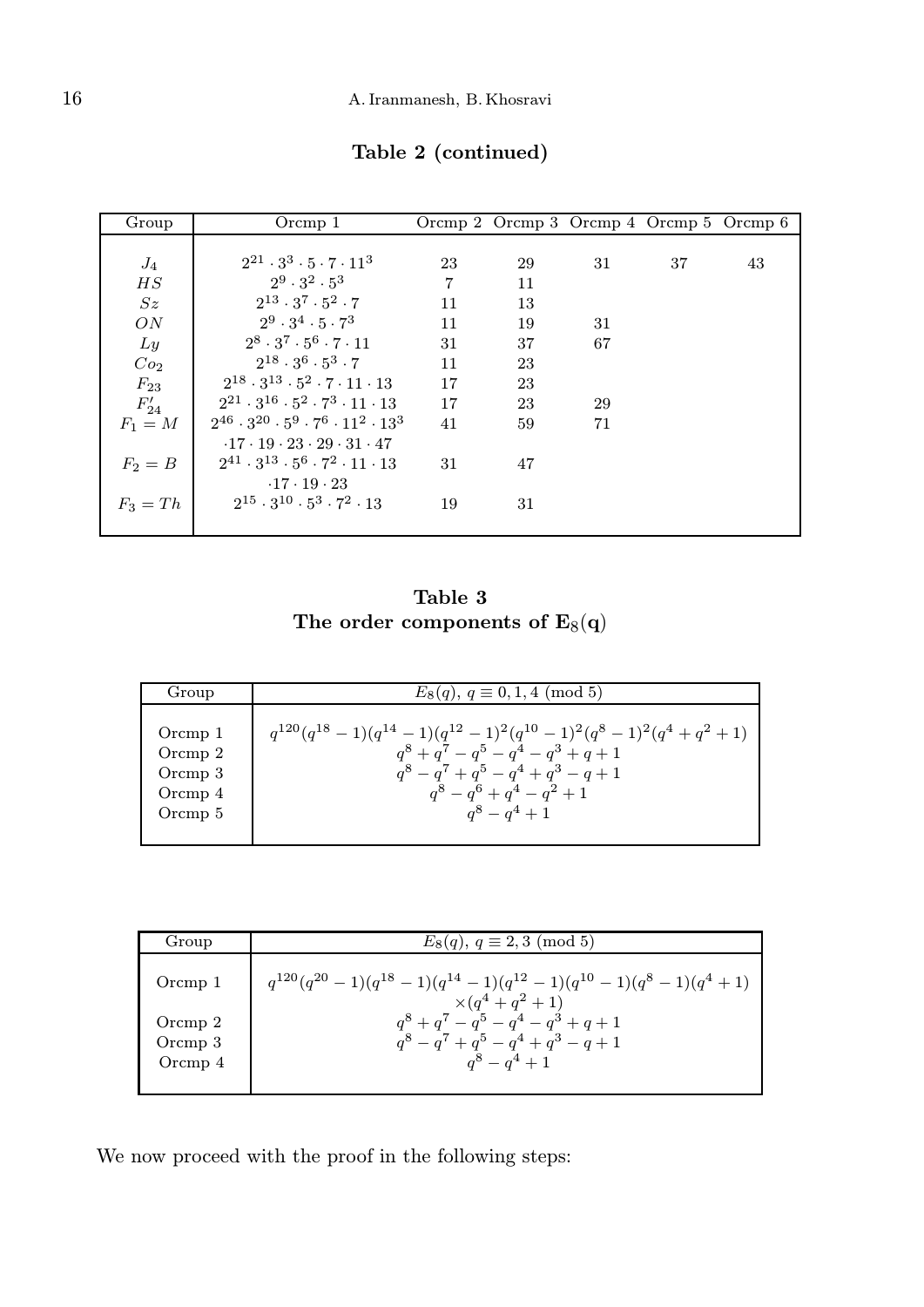Step 1. Let  $K/H \cong A_n$  where  $n = p$ ,  $p+1$ ,  $p+2$  and  $p > 5$  is a prime number. If  $k = 1$  and  $q^2 + 1 = p$  then  $|C_2(q)| = p(p-1)^2(p-2)^2$ , and hence  $(p-3, |C_2(q)|) | 2$ which is a contradiction. If  $q^2 + 1 = p - 2$  then  $|C_2(q)| = (p - 2)(p - 3)^2(p - 4)^2$ and hence  $p \nmid |C_2(q)|$  which is a contradiction. If  $k = 2$  and  $\frac{q^2+1}{2} = p$  then  $(p-2, |C_2(q)|)$  | 9 which implies that  $p=5$  or 11 which is impossible. If  $\frac{q^2+1}{2}$  =  $p-2$  then  $p \nmid |C_2(q)|$  which is a contradiction.

**Step 2.** If  $K/H \cong A_r(q')$  then we distinguish the following 6 cases:

**2.1.**  $K/H \cong A_{p'-1}(q')$  where  $(p', q') \neq (3, 2), (3, 4)$ . Then  $q'^{p'}-1 \equiv 0 \pmod{D(q)}$ which implies that  $q'^{p'} = q^4$ . Since p' is an odd prime, if  $p' > 3$ , then  $K/H$  has a Sylow subgroup of size greater than  $q^4$ , which is a contradiction by Lemma 2.10(a). If  $p' = 3$ , then we have  $q'^3 = q^4$  and  $(q' - 1)(3, q' - 1) = (q^2 - 1)(2, q - 1)$ . But easy calculations show that these two equations have no common solution.

**2.2.**  $K/H \cong A_{p'}(q')$  where  $(q'-1) | (p'+1)$ , then similarly to 2.1,  $K/H$  has a Sylow subgroup of size greater than  $q^4$ , and it is a contradiction by Lemma 2.10(a).

**2.3.**  $K/H \cong A_1(q')$ , where  $4 \mid (q' + 1)$ . If  $D(q) = \frac{q'-1}{2}$  then  $q' = q^4$ . But  $\frac{q^2+1}{(2,q-1)} = \frac{q'-1}{2}$  and so  $q^2-1=1$  or 2 which is impossible. If  $D(q) = q'$  and  $k = 1$ then  $q' = q^2 + 1$  but  $4 \nmid q^2 + 2$ . If  $k = 2$  then

$$
|K/H| = |A_1(q')| = \frac{q^2+1}{2} \cdot \frac{q^2+3}{2} \cdot \frac{q^2-1}{4},
$$

but this is a contradiction since  $\frac{q^2+3}{4}$  $rac{+5}{4} \nmid |G|$ .

**2.4.**  $K/H \cong A_1(q')$  where  $4 | (q'-1)$ . If  $D(q) = \frac{q'+1}{q^2}$  $\frac{+1}{2}$  then  $q' = q^2$ . But q' is odd so q is odd and hence  $k = 2$ . Therefore,  $|A_1(q^2)| = q^2(q^2 - 1)(q^2 + 1)/2$ and so  $|G/K| \cdot |H| = q^2(q^2 - 1)$ . But  $|G/K| |Out(A_1(q^2))|$  by Lemma 2.9(3), and if  $q = p^m$  then  $|\text{Out}(A_1(q^2))| = 4n$  ([19]), which implies that  $|H| \neq 1$ . Thus we can consider a p-Sylow subgroup P of H. Since H is nilpotent,  $P \triangleleft G$  and hence  $D(q) | (|P| - 1)$ , but  $|P| | q^2$  or  $|P| | q^2 - 1$ . If  $|P| | q^2$  then  $|P| = q^2$  or  $|P| \leq \frac{q^2}{3}$  $\frac{q^2}{3}$ . But  $\frac{q^2+1}{2}$  $\frac{q^2+1}{2} \nmid q^2-1$  and  $\frac{q^2+1}{2} \ge \frac{q^2}{3}-1 \ge |P|-1$  which are contradictions. Similarly  $|P| | q^2 - 1$  is not possible. If  $D(q) = q'$  then similarly to 2.3, we get a contradiction.

**2.5.**  $K/H \cong A_1(q')$  where 4 | q'. If  $D(q)$  equals  $q'-1$ , then  $q' = q^4$  and  $|A_1(q')| =$  $q^4(q^4-1)(q^4+1)$ , which is impossible. If  $D(q) = q' + 1$ , by Lemma 2.10(c),  $q' = q^2$ and since  $q'$  is even, q is even. Since  $K/H \cong A_1(q^2)$ , we get a contradiction similar to 2.4.

**2.6.** K/H  $\cong$  A<sub>2</sub>(2) or A<sub>2</sub>(4) then D(q) must be equal to 3, 5, 7, 9, none of which is possible.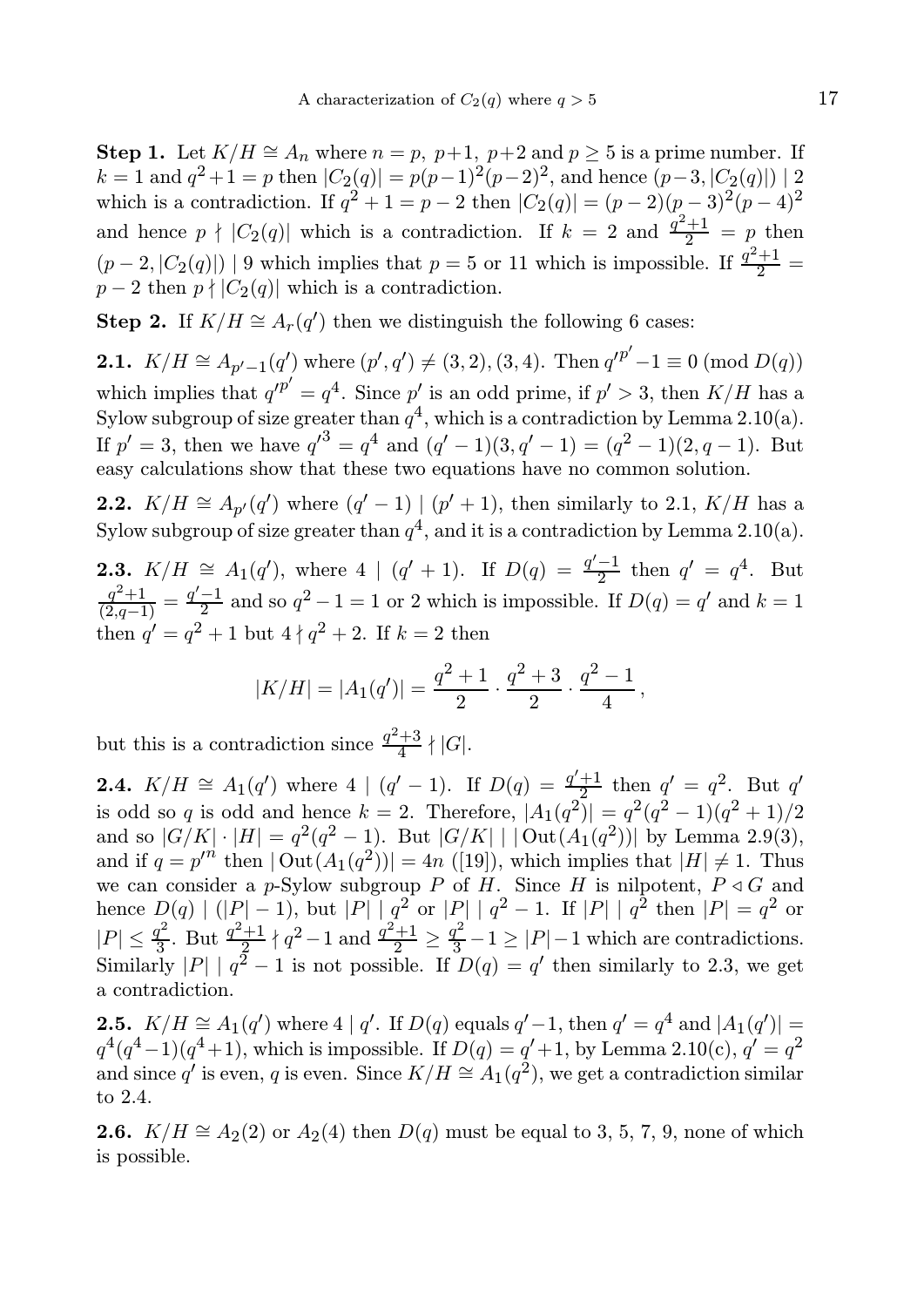Step 3. If  $K/H \cong {}^{2}A_{r}(q')$  then we consider 2 cases:

**3.1.**  $K/H \cong {}^{2}A_{p'-1}(q')$  or  ${}^{2}A_{p'}(q')$  where  $(q'+1)$  |  $(p'+1)$  and  $(p',q') \neq$ (3, 3), (5, 2). Then  $q'^{p'} + 1 \equiv 0 \pmod{D(q)}$ . By Lemma 2.10(c),  $q'^{p'} = q^2$ . Since ′

$$
\frac{q'^{p'}+1}{(q'+1)(q'+1,p')} = \frac{q^2+1}{(2,q-1)},
$$

so  $(2, q - 1) = (q' + 1)(q' + 1, p')$ , which is impossible.

**3.2.**  $K/H \cong {}^2A_3(2)$  or  ${}^2A_5(2)$ . Then  $D(q)$  must be equal to 5, 7, 11, none of which is possible.

**Step 4.** If  $K/H \cong B_r(q')$  then we consider 2 cases:

**4.1.**  $K/H \cong B_r(q')$  where  $r = 2^t \ge 4$  and  $q'$  is odd. Then  $q'^r + 1 \equiv 0 \pmod{D(q)}$ . By Lemma 2.10(c),  $q^{r} = q^2$ . But since  $r \geq 4$ , we have  $q^{r^2} > q^4$ , which is a contradiction by Lemma 2.10(a).

**4.2.**  $K/H \cong B_p(3)$ . Then  $3^p = q^4$ , which is impossible since  $3^p$  is not a square number.

**Step 5.** If  $K/H \cong C_r(q')$  then we consider 2 cases:

**5.1.**  $K/H \cong C_r(q')$  where  $r = 2^t \geq 2$ . Then  $q'^r = q^2$ . Since  $q'^{r^2} \geq q^4$ , we conclude that  $r = 2$  and hence  $q = q'$ , so  $K/H = C_2(q)$ . Then  $|G| = |C_2(q)| =$  $|K/H| = |K|/|H|$  which implies that  $|H| = 1$  and  $|K| = |G| = |C_2(q)|$ . Therefore,  $K = C_2(q)$  and hence  $G = C_2(q)$ .

**5.2.**  $K/H \cong C_{p'}(q')$  where  $q' = 2, 3$ . Then  $q'^{p'} = q^4$ , which is a contradiction since  $q'^{p'}$  is not a square number.

**Step 6.** If  $K/H \cong D_r(q')$  where  $(r, q') = (p', q')$  (with  $p' \geq 5$ ,  $q' = 2, 3, 5$ ) or,  $(r, q') = (p' + 1, q')$  (with  $q' = 2, 3$ ). Thus  $q'^{p'} = q^4$  and since p' is an odd prime,  $K/H$  has a Sylow subgroup of size greater than  $q<sup>4</sup>$ , which is a contradiction by Lemma  $2.10(a)$ .

**Step 7.** Let  $K/H \cong {}^{2}B_{2}(q')$  where  $q' = 2^{2t+1} > 2$ . If  $D(q) = q' - 1$  then  $q' = q^4$  which is a contradiction since  $q'^2 > q^4$ . If  $D(q) = q' \pm \sqrt{2q'} + 1$ . Then  $q'^{2} + 1 \equiv 0 \pmod{D(q)}$ . Therefore,  $q^{2} = q'^{2}$  and hence  $q = q'$ . But  $q^2 + 1 = q \pm \sqrt{2q} + 1$ , which is impossible.

**Step 8.** If  $K/H \cong {}^{2}D_{r}(q')$  then we consider 6 cases:

**8.1.**  $K/H \cong {}^2D_r(q')$  where  $r = 2^t > 2$ . Then  $q'' = q^2$ . Since  $r - 1 \ge 3$  we have  $q^6$  | |G| which is a contradiction by Lemma 2.10(a).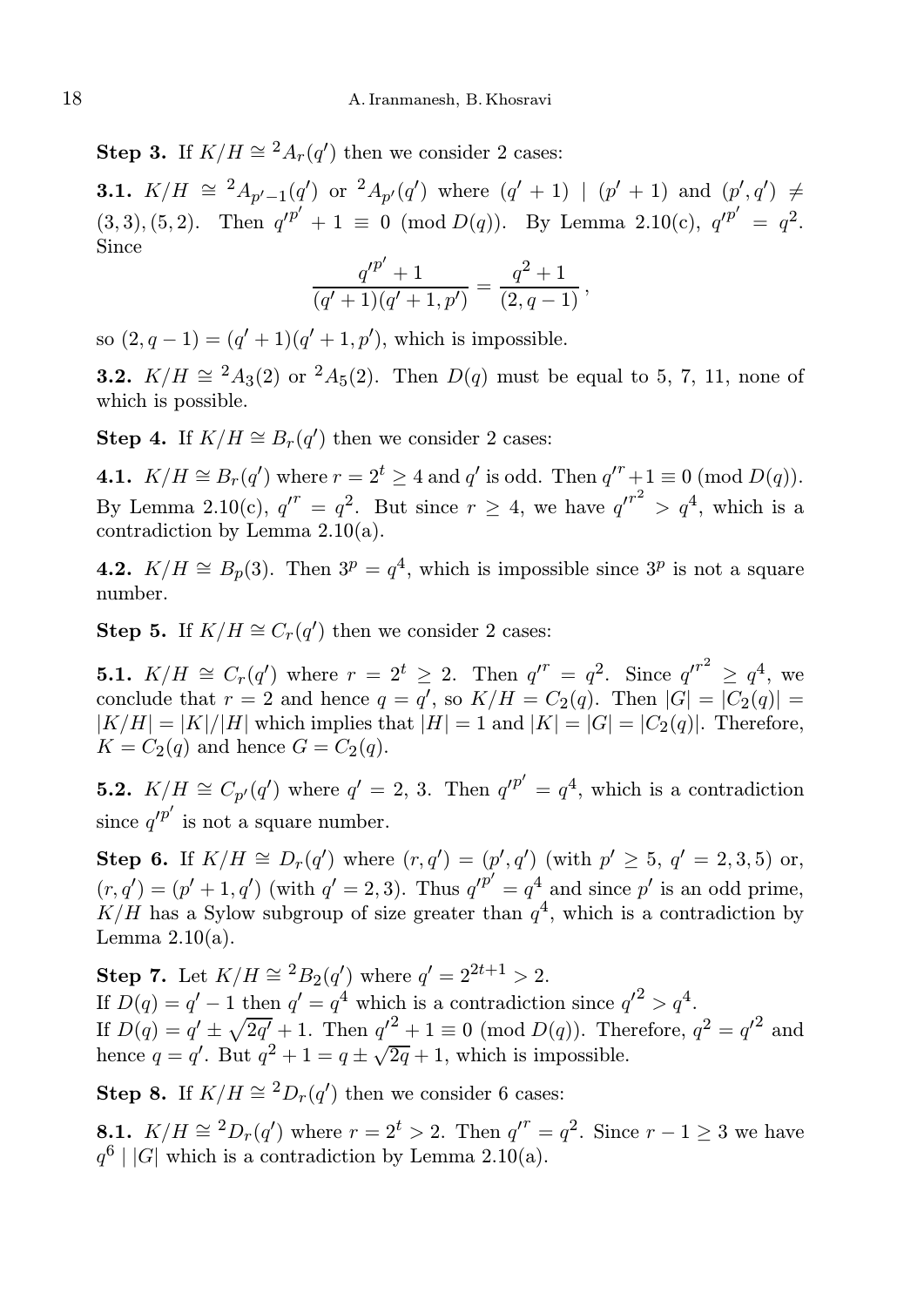**8.2.**  $K/H \cong {}^{2}D_{r}(2)$  where  $r = 2^{t} + 1 \ge 5$ . Then  $2^{r-1} = q^{2}$ . Since  $r \ge 5$  we have  $q^{10}$  |  $|G|$ , which is a contradiction by Lemma 2.10(a).

**8.3.**  $K/H \cong {}^2D_p(3)$  where  $5 \le p \ne 2^r + 1$ . Then  $3^p = q^2$ , but  $3^p$  is not a square number.

**8.4.**  $K/H \cong {}^{2}D_{r}(3)$  where  $r = 2^{t} + 1 \neq p$ ,  $t \geq 2$ . Then  $3^{r-1} = q^{2}$ . But  $3^{r(r-1)} > q^4$ , which is a contradiction by Lemma 2.10(a).

**8.5.**  $K/H \cong {}^2D_p(3)$  where  $p = 2^t + 1$ ,  $t \ge 2$ . Then we proceed similarly to 8.3 and 8.4.

**8.6.**  $K/H \cong {}^{2}D_{p+1}(2)$  where  $p = 2^{r} - 1$ ,  $r \ge 2$  then  $2^{p} = q^{2}$  or  $2^{p+1} = q^{2}$ , but similarly to last cases they are impossible.

**Step 9.** If  $K/H \cong G_2(q')$  then we consider 3 cases:

**9.1.**  $K/H \cong G_2(q')$  where  $2 < q' \equiv 1 \pmod{3}$ . Then  $D(q) = {q'}^2 - q' + 1$  and hence  $q'^3 + 1 \equiv 0 \pmod{D(q)}$ , so  $q'^3 = q^2$ , and thus  $(2, q - 1) = q' + 1$  which is a contradiction.

**9.2.**  $K/H \cong G_2(q')$  where  $2 < q' \equiv -1 \pmod{3}$ . Then  $q'^3 = q^4$ , and hence  $q^8$  | |G| which is a contradiction.

**9.3.**  $K/H \cong G_2(q')$  where  $3 \mid q'$ . Then  $D(q) = {q'}^2 \pm q' + 1$ . This is similar to Cases 9.1 and 9.2.

**Step 10.** If  $K/H \cong E_7(2)$  or  $E_7(3)$  or  ${}^2E_6(2)$  or  ${}^2F_4(2)'$  then  $D(q)$  must be equal to 13, 17, 19, 73, 127, 757, 1093, none of which has a solution in Z.

**Step 11.** If  $K/H \cong {}^{3}D_{4}(q')$  then  $D(q) = {q'}^{4} - {q'}^{2} + 1$ , and hence  ${q'}^{6} + 1 \equiv 0$ (mod  $D(q)$ ) which implies that  $q'^3 = q$ , and this implies that  $q'^2 + 1 = 1$  or 2 which is impossible.

**Step 12.** If  $K/H \cong F_4(q')$  then we consider 2 cases:

**12.1.** If  $D(q) = q'^4 - q'^2 + 1$  then we proceed similarly to Step 11.

**12.2.** If  $D(q) = q'^4 + 1$ , then  $q'^4 = q^2$  and  $q^{12} | |G|$  which is again impossible.

Step 13. If  $K/H \cong {}^{2}F_{4}(q')$  where  $q' = 2^{2r+1} > 2$  then  $q'^{6} = q^{2}$  and hence  $q = q'^3$  and q is even. But  $q'^6 + 1$  cannot be equal to  $q'^2 \pm \sqrt{2q'^3} + q' \pm \sqrt{2q'} + 1$ .

**Step 14.** If  $K/H \cong {}^2G_2(q')$  where  $q' = 3^{2r+1}$  then  $D(q) = \underline{q'} \pm \sqrt{3q'} + 1$ . If  $D(q) = q' - \sqrt{3q'} + 1$  then  $q'^3 = q^2$  and q is odd. But  $q' - \sqrt{3q'} + 1$  cannot be equal to  $\frac{q^3+1}{2}$  $\frac{q^3+1}{2}$ . If  $D(q) = q' + \sqrt{3q'} + 1$  then  $q'^3 = q^4$  but  $q'^3$  is not a square number and we have a contradiction.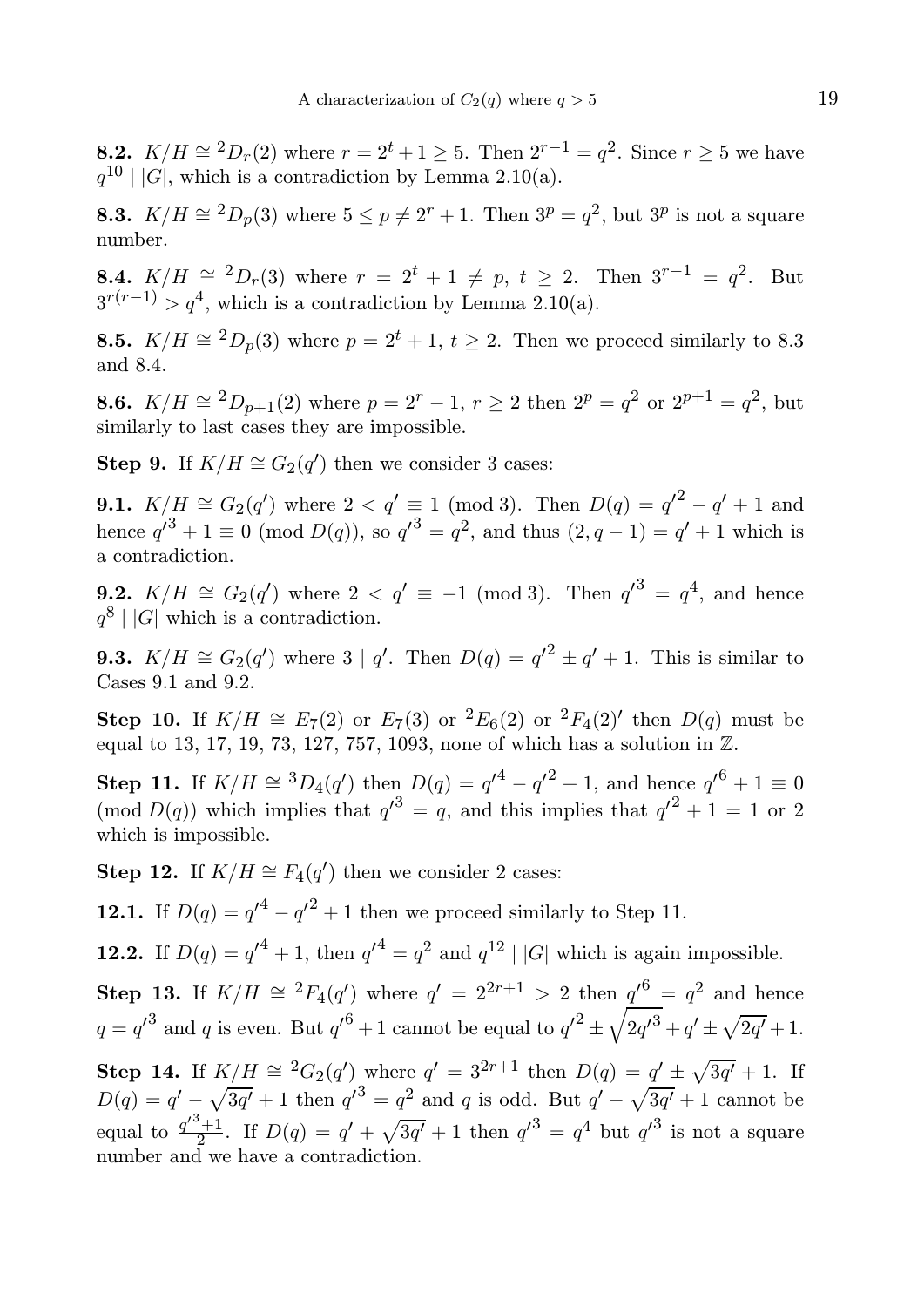**Step 15.** If  $K/H \cong E_6(q')$  then  $q'^9 = q^4$  and hence  $q^{16} \mid |G|$ , which is impossible. Step 16. If  $K/H \cong {}^{2}E_{6}(q')$  then  $q'^{9}=q^{2}$ . But  $D(q)$  cannot be equal to  $(q'^{9} +$  $1)/(2, q' - 1)$ , and we have a contradiction.

**Step 17.** If  $K/H$  is a sporadic simple group then  $D(q)$  must be equal to 5, 7, 11, 13, 17, 19, 23, 29, 31, 37, 41, 43, 47, 59, 67, 71. There is a solution greater than 5 in the form of power of a prime number if  $D(q) = 41$  and  $q = 9$ . By the table of sporadic simple groups, 41 is an odd order component of  $F_1$ . But 29 |  $|F_1|$  and  $29 \nmid |C_2(9)|$  which is a contradiction.

The proof of the main theorem is now completed.  $\Box$ 

**Remark 3.1.** It is a well known conjecture of J.G. Thompson that if  $G$  is a finite group with  $Z(G) = 1$  and M is a non-abelian simple group satisfying  $N(G) =$  $N(M)$ , then  $G \cong M$ .

We can give a positive answer to this conjecture for the groups under discussion by our characterization of these groups.

**Corollary 3.2.** Let G be a finite group with  $Z(G) = 1$ ,  $M = C_2(q)$  where  $q > 5$ and  $N(G) = N(M)$ , then  $G \cong M$ .

PROOF: By Lemmas 2.7 and 2.8, if  $G$  and  $M$  are two finite groups satisfying the conditions of Corollary 3.2, then  $OC(G) = OC(M)$ . So the main theorem implies this corollary.  $\Box$ 

Remark 3.3. Wujie Shi and Bi Jianxing in [17] put forward the following conjecture:

Conjecture. Let G be a group, M a finite simple group, then  $G \cong M$  if and only if

(i)  $|G| = |M|$ , and,

(ii)  $\pi_e(G) = \pi_e(M)$ , where  $\pi_e(G)$  denotes the set of orders of elements in G.

This conjecture is valid for sporadic simple groups  $([14])$ , groups of alternating type  $([18])$ , and some simple groups of Lie type  $([15], [16], [17])$ . As a consequence of the main theorem, we prove the validity of this conjecture for the groups under discussion.

**Corollary 3.4.** Let G be a finite group and  $M = C_2(q)$  where  $q > 5$ . If  $|G| = |M|$ and  $\pi_e(G) = \pi_e(M)$ , then  $G \cong M$ .

PROOF: By assumption we must have  $OC(G) = OC(M)$ . Thus the corollary follows by the main theorem.

Acknowledgment. The first author would like to thank the Institute for Studies in Theoretical Physics and Mathematics (IPM) Tehran, Iran, for the financial support.